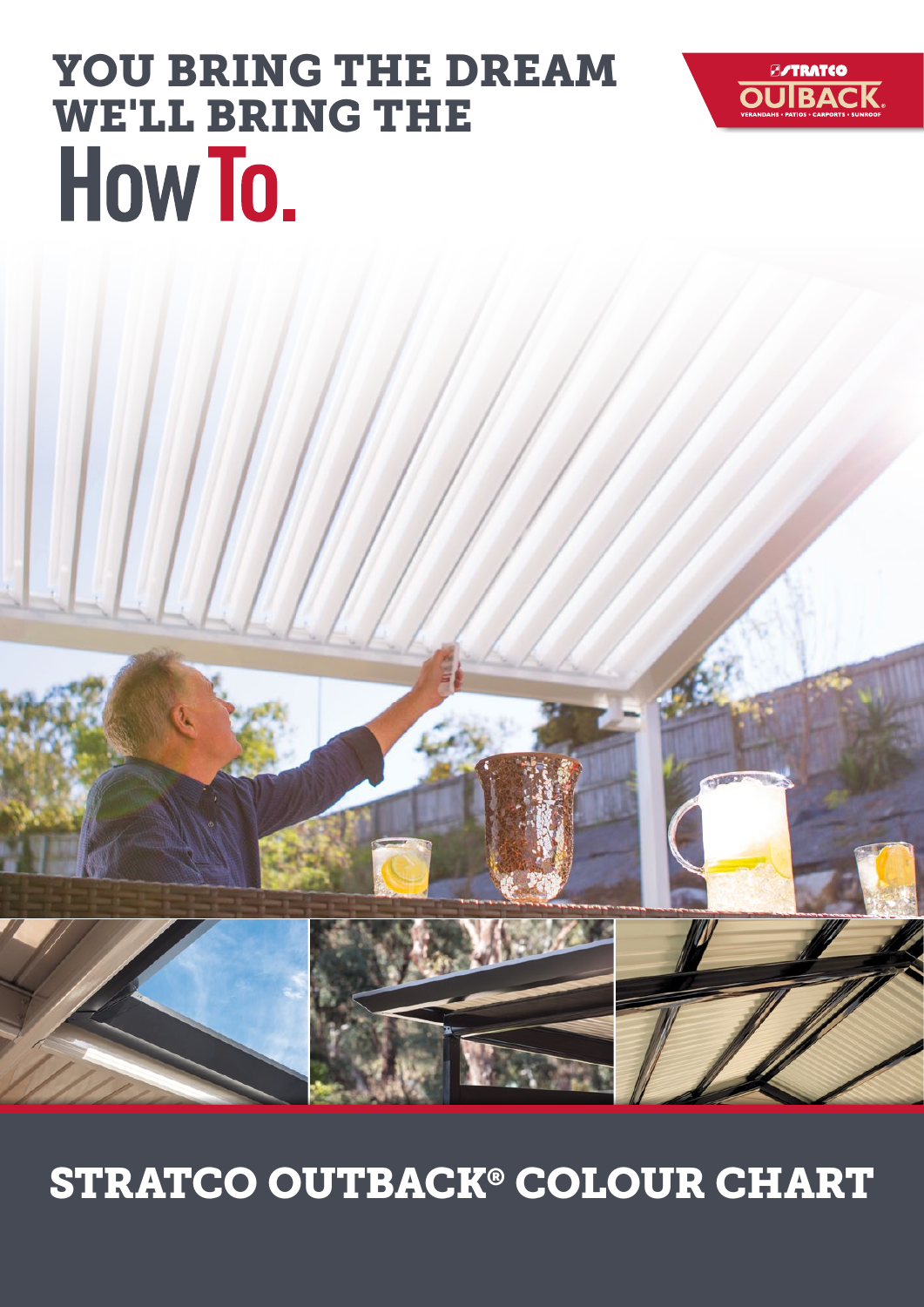**E/TRATCO OURA** 

#### **CGI COLOUR ROOFING CGI COLOUR ROOFING**<br>SINGLE SIDED OUTBACK® DECK & CGI SINGLE SIDED DOUBLE SIDED\* DOUBLE SIDED\* DOUBLE SIDED\* DOUBLE SIDED\* DOUBLE SIDED\* DOUBLE SIDED\* DOUBLE SIDED\* Alpine® Alpine® Off White Sand Dune® Sand Dune® Smooth Cream Desert™ Desert™ #Slate Grey Desert™ Gull Grey #Gun Metal Grey Alpine® Moss Vale Sand *\*not available for curved roof sheeting #Outback® Deck only* Merino COOLDEK® ROOFING Off White Birch Smooth Cream River Reed® Merino Mist Green Gull Grey TOP SIDE UNDER SIDE TOP SIDE Birch Driftwood™ Mist Green Wild Sage® Armour Grey Banyan Brown® Armour Grey Slate Grey Cobblestone® Gun Metal Grey Off White Granite® **UNDER SIDE** Alpine® Banyan Brown® \*Sand Dune® \*Desert™ Red Dust® *\*Cooldek Classic profi le only* Slate Grey OUTBACK® FRAMING Dark Stone™ Alpine® Sand Dune® Heritage Red Desert™ Caulfield Green Earth™ Storm® Gun Metal Grey Thunder® Mountain Blue Deep Space™ Sylvanite® Ebony *NOTE: Sylvanite has a slight price premium due to it having a metallic paint finish.*

### NEW SOUTH WALES 1300 155 155

Minor variations in colour can occur and are characteristic of the raw material received by Stratco prior to steel rolling. Colour fading may occur over time. Colours shown on this chart may vary due to the printing proces All brands and logos/images accompanied by ® or ™ are trade marks of Stratco (Australia) Pty Limited. ® Copyright November 2013

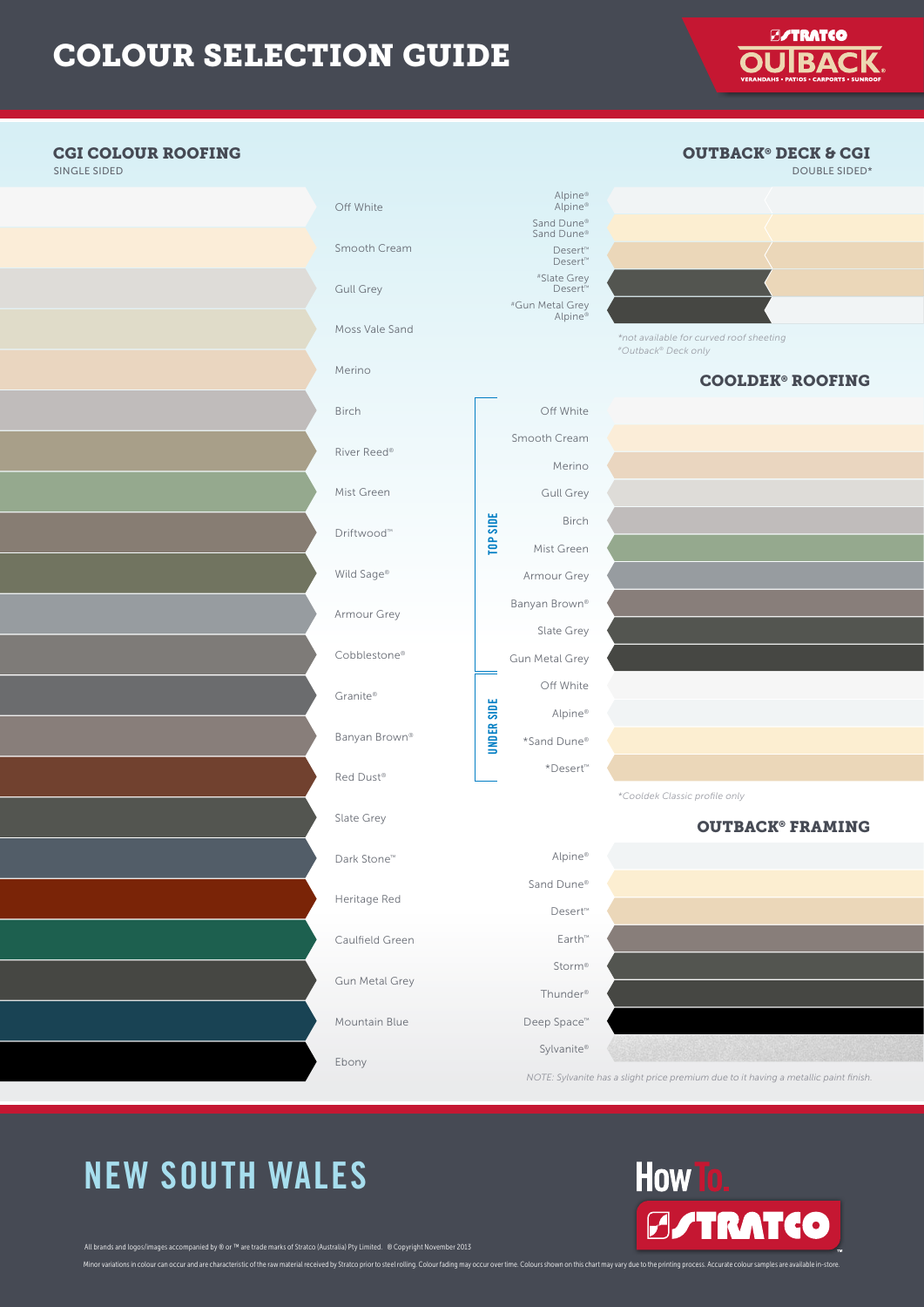**E/TRATCO OURA** 



How To.

**B/TRATCO** 

### **QUEENSLAND** 1300 155 155

All brands and logos/images accompanied by ® or ™ are trade marks of Stratco (Australia) Pty Limited. ® Copyright November 2013

Minor variations in colour can occur and are characteristic of the raw material received by Stratco prior to steel rolling. Colour fading may occur over time. Colours shown on this chart may vary due to the printing proces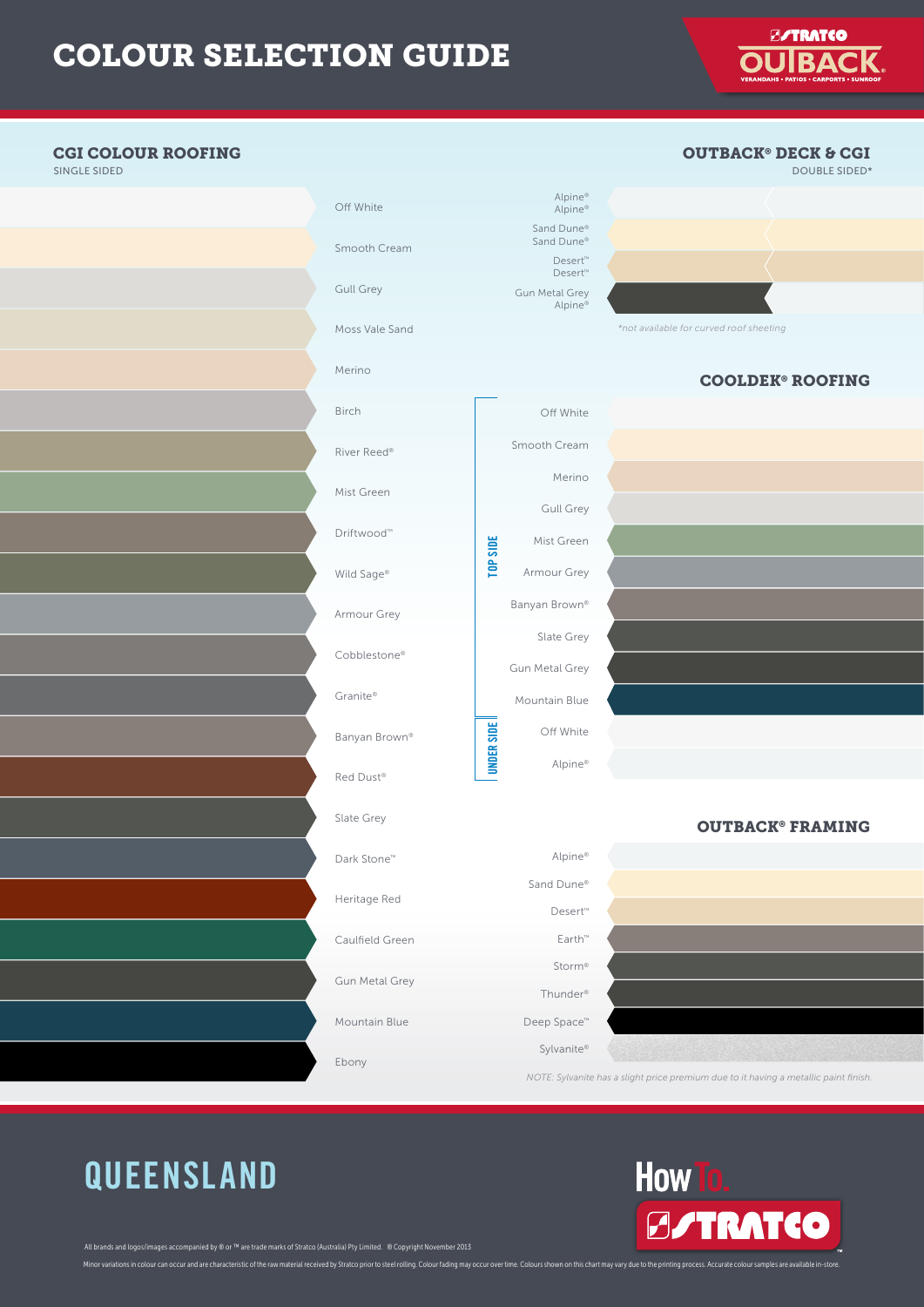**E/TRATCO OURA** 

#### **CGI COLOUR ROOFING CGI COLOUR ROOFING**<br>SINGLE SIDED OUTBACK® DECK & CGI SINGLE SIDED DOUBLE SIDED\* DOUBLE SIDED\* DOUBLE SIDED\* DOUBLE SIDED\* DOUBLE SIDED\* DOUBLE SIDED\* DOUBLE SIDED\* Alpine® Alpine® Off White Sand Dune® Sand Dune® Smooth Cream Desert™ Desert™ #Slate Grey Sand Dune® Gull Grey Slate Grey Desert™ Moss Vale Sand Gun Metal Grey Alpine® *\*not available for curved roof sheeting* Merino *#CGI only* COOLDEK® ROOFING Birch Off White River Reed® Smooth Cream Mist Green Merino Gull Grey SIDE Driftwood™ UNDER SIDE TOP SIDE Birch FOP: Wild Sage® Mist Green Banyan Brown® Armour Grey Slate Grey Cobblestone® Gun Metal Grey Off White Granite® **JNDER SIDE** Alpine® Banyan Brown® \*Sand Dune® \*Desert™ Red Dust® *\*Cooldek Classic profi le only* Slate Grey OUTBACK® FRAMING Dark Stone™ Alpine® Sand Dune® Heritage Red Desert™ Caulfield Green Earth™ Storm® Gun Metal Grey Thunder® Mountain Blue Deep Space™ Sylvanite® Ebony *NOTE: Sylvanite has a slight price premium due to it having a metallic paint finish.*

### SOUTH AUSTRALIA 11<del>00 155 155 155 155</del>

Minor variations in colour can occur and are characteristic of the raw material received by Stratco prior to steel rolling. Colour fading may occur over time. Colours shown on this chart may vary due to the printing proces All brands and logos/images accompanied by ® or ™ are trade marks of Stratco (Australia) Pty Limited. ® Copyright November 2013

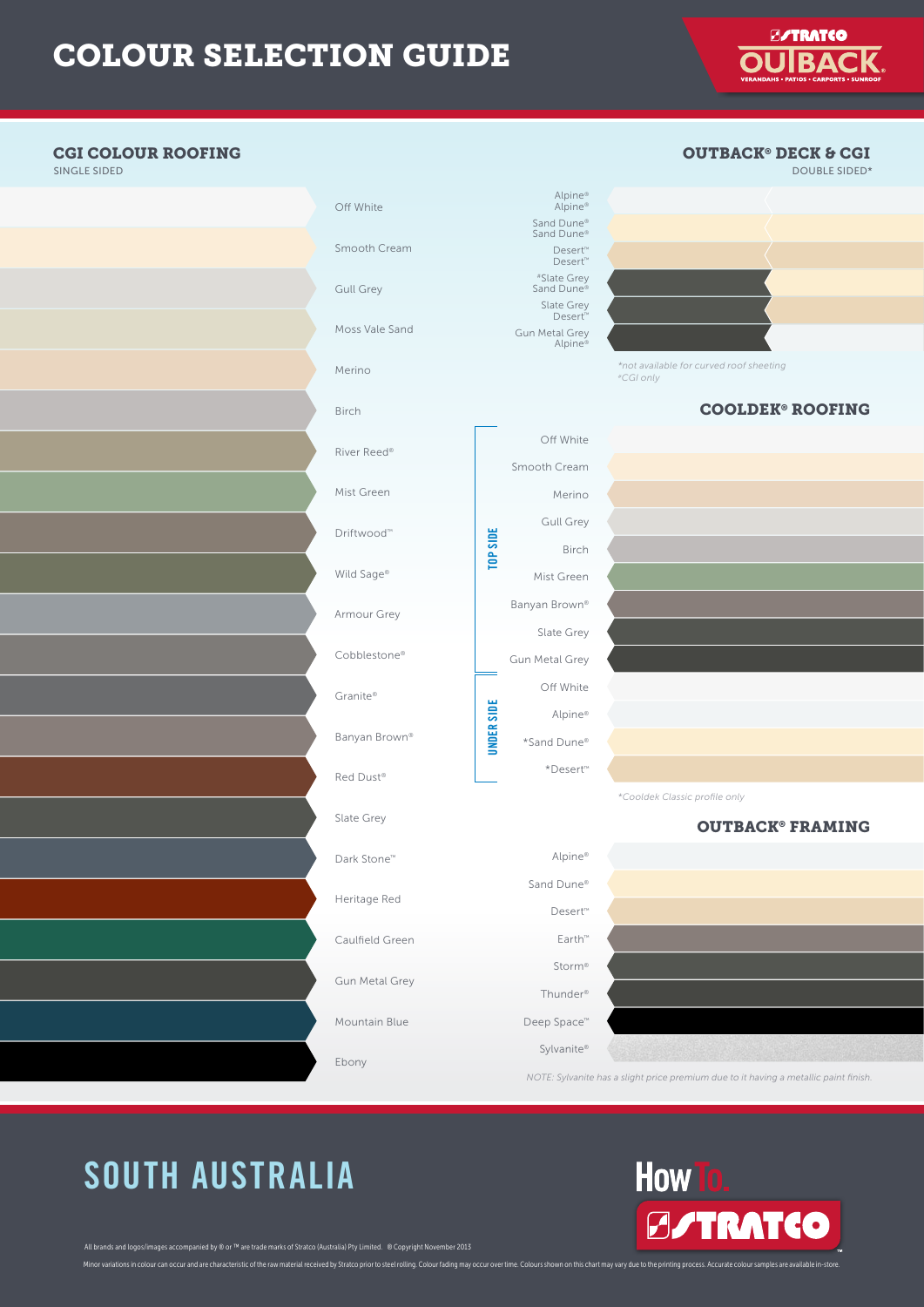**ESTRATCO OURA** 



How To.

**B/TRATCO** 

### **VICTORIA** 1300 155 155

All brands and logos/images accompanied by ® or ™ are trade marks of Stratco (Australia) Pty Limited. ® Copyright November 2013

Minor variations in colour can occur and are characteristic of the raw material received by Stratco prior to steel rolling. Colour fading may occur over time. Colours shown on this chart may vary due to the printing proces